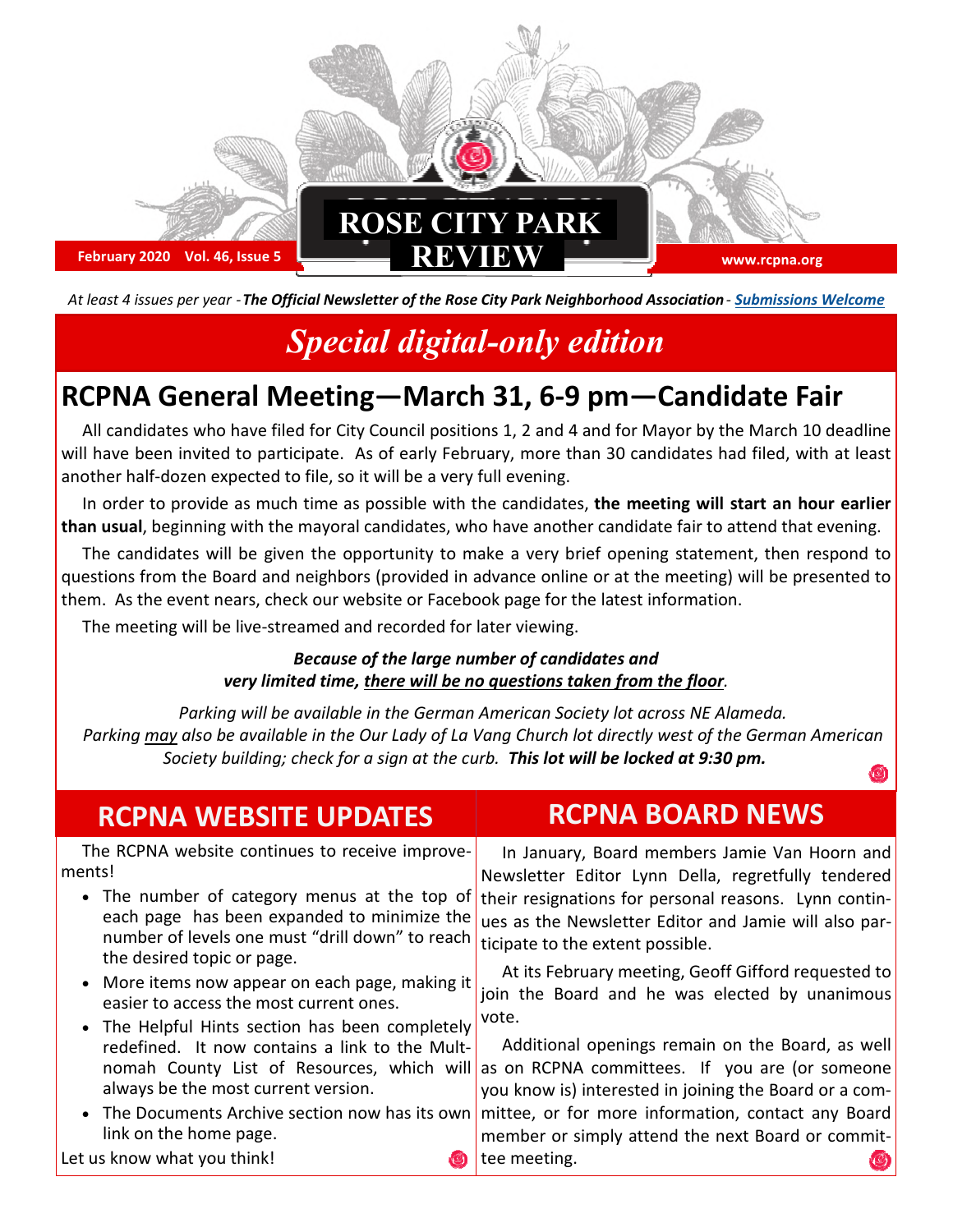# **EVENTS**

### *Informational Meeting for Vietnamese Dual Language Immersion (DLI) Program*

#### *February 26, 6-7 pm*

#### *Rose City Park Elementary School Auditorium, 2334 NE 47th Ave.*

Dual-language immersion education provides social, cognitive and academic benefits to children and prepares them to be successful in a global society. Portland Public Schools offers free programs in five languages, and the Vietnamese program is housed at Rose City Park Elementary School. This program is relatively new and usually has no wait list. Both native and non-native Vietnamese families are welcome to apply. Attending the February 18 program is mandatory in order to enter a DLI lottery.

The Vietnamese Immersion program currently serves students from kindergarten through fourth grade. The goal is for them to become bilingual and biliterate, and they learn to listen, speak, read and write in both Vietnamese and English. Students and parents do not need to know Vietnamese in advance to be successful in the program.

Meet the principal, hear about the program, meet other kindergarten parents and learn about the VDLI program. A Vietnamese family from the Overlook neighborhood that has two young children in the program will be present to answer questions, and is open to forming study/play groups, and to provide support for interested families. (Contact Sarah-Truclinh Tran at *st.tran@gmail.com* for more information.)

### *Friends & Allies Summit*

#### *March 14, 3-5pm, Holocene, 1001 SE Morrison St.*

Foundation More than 100 different groups work together to keep our parks clean, accessible and thriving, by mobilizing volunteers, hosting movies and concerts, raising serious money and public support for improvements to parks they love, and more.

To help this important work continue, the Foundation will bring together friends and allies of Portland's parks, community gardens and nature spaces for a celebratory afternoon to highlight and honor the volunteerism, advocacy and programming of groups devoted to parks.

Among other events, the Summit will include success stories, learning opportunities, presentation of the Foundation's Champion Awards. The event is free but tickets must be reserved, which can be done *online*.

#### *Mayor's Discussions about Homelessness*

*March 3, 6:30-8:30 pm, University of Portland Bauccio Commons, 5000 N. Willamette Blvd. March 7, 9 am-12 pm, Multnomah Arts Center Gymnasium, 7688 SW Capitol Highway*

Portland Mayor Ted Wheeler will present his Homelessness Policy Agenda and hear citizen ideas and priorities for improving efforts to address homelessness. Events are free but reservations are encouraged; go to *https://www.portlandoregon.gov/wheeler/80228*.



### **Updated Speed Limit on NE 57th Avenue**

The Portland Bureau of Transportation (PBOT) has changed the speed limit on NE Halsey to 25 mph between NE Sandy Boulevard and NE Fremont Street, effective January 8, as part of the City's Vision Zero goal.





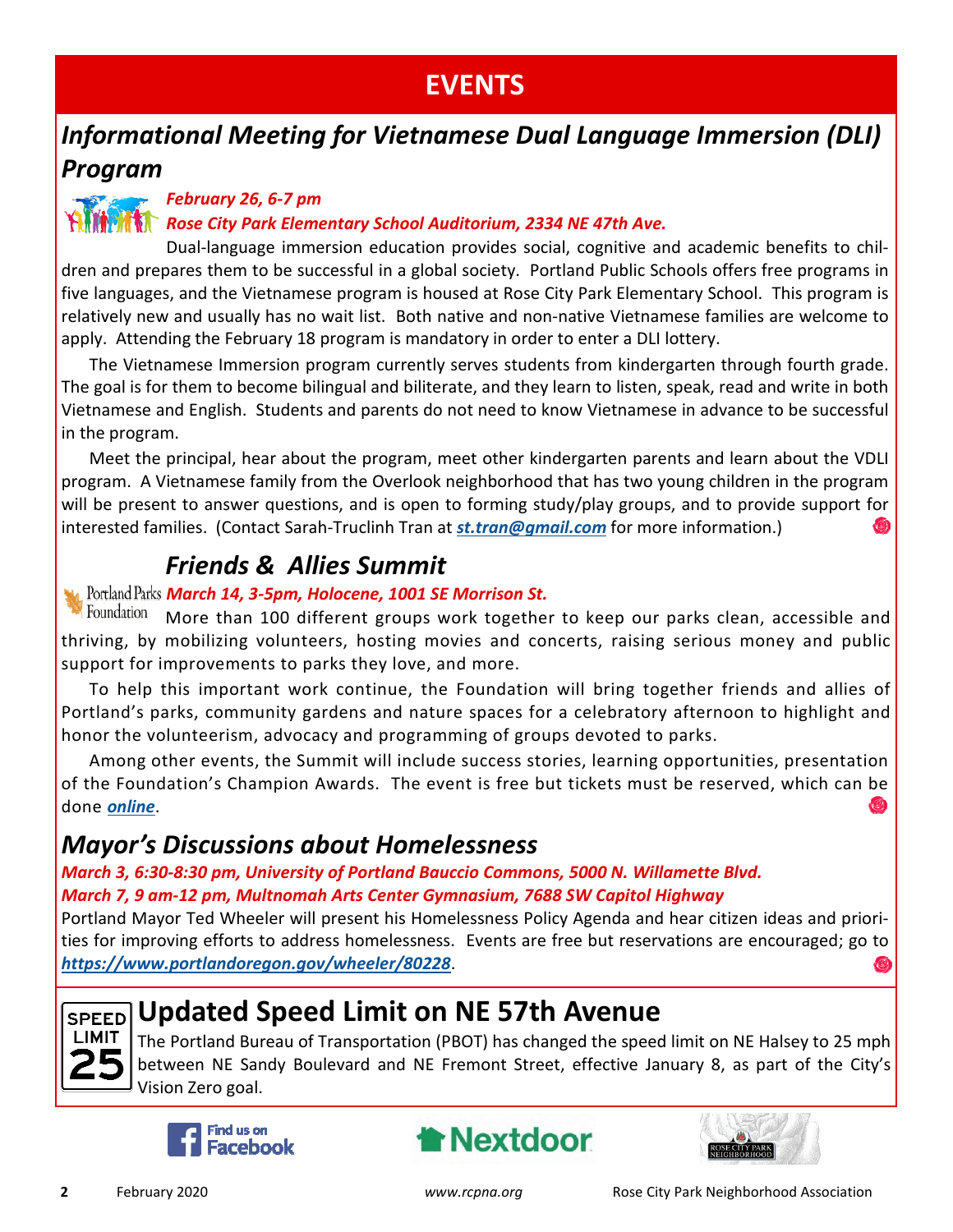# **PREVIEW OF COMING (and tentative) EVENTS**

### *Possible RCPNA Earth Day event*

#### *April 22 (tentative, details TBA)*

As part of the 50th anniversary of Earth Day this year, it has been proposed that RCPNA sponsor or participate in some sort of celebration. Since there is not a regular Board meeting in March, the Board will be discussing this informally between now and its meeting on April 7. For more information about Earth Day, see *https://www.earthday.org/history/* .



### *RCPNA-Hollywood Neighborhood Association Clean-Up*

This year's event is still in the planning stages. As it becomes available, information will appear in future newsletters. For the most current information, visit our website or Facebook page.



# *RCPNA May General Meeting "We Love Our Neighborhood"*

#### *May 26, 7-9 pm, German American Society, 5626 NE Alameda Street*

The focus of the May General Meeting will be to showcase and celebrate the best of the Rose City Park neighborhood. It is expected that information tables will be available for RCPNA and its various committees, our Community Partners, and others.

### *Rose Festival Junior Parade*

#### *June 3, 1-3 pm, Hollywood-Rose City Park neighborhoods (NE 52nd & Sandy to Grant High School, via NE 40th and Tillamook)*

The Junior Parade is the oldest and largest children's parade in the nation, and draws families from all over the city to Hollywood/Rose City Park, both as participants and spectators. For more information, see *http://www.rosefestival.org/event/junior-parade*.

### *RCPNA-Hollywood N.A. Picnic in the Park Concerts*

#### *July 18 and 25, Rose City Park, NE 62nd and Tillamook*

The first concert of the 2020 will feature LaRhonda Steele and the second will showcase Norman Sylvester. The events, co-sponsored by the Rose City Park and Hollywood Neighborhood Associations, will again be held at Rose City Park. Attendees are encouraged to bring beach chairs and blankets, and picnic dinners; the music is suitable for all ages.

# **EPA SEEKS INPUT ABOUT CLEANER EMISSION STANDARDS**

#### **Comments Requested by February 20**

In January, the U.S. Environmental Protection Agency published an advance notice of proposed rulemaking known as the Cleaner Trucks Initiative (CTI), describing the Agency's plans for establishing new emission standards for NOx and other pollutants for highway heavy-duty engines. Pre-proposal comments on the rulemaking are being solicited through February 20, 2020. The proposed rule can be viewed *here* and information about the Cleaner Trucks Initiative *here*.

EPA plans to issue a notice of proposed rulemaking in the late spring of 2020, with a final rule expected in calendar year 2021 and is recommending implementation to start in the Model Year 2027 time-frame.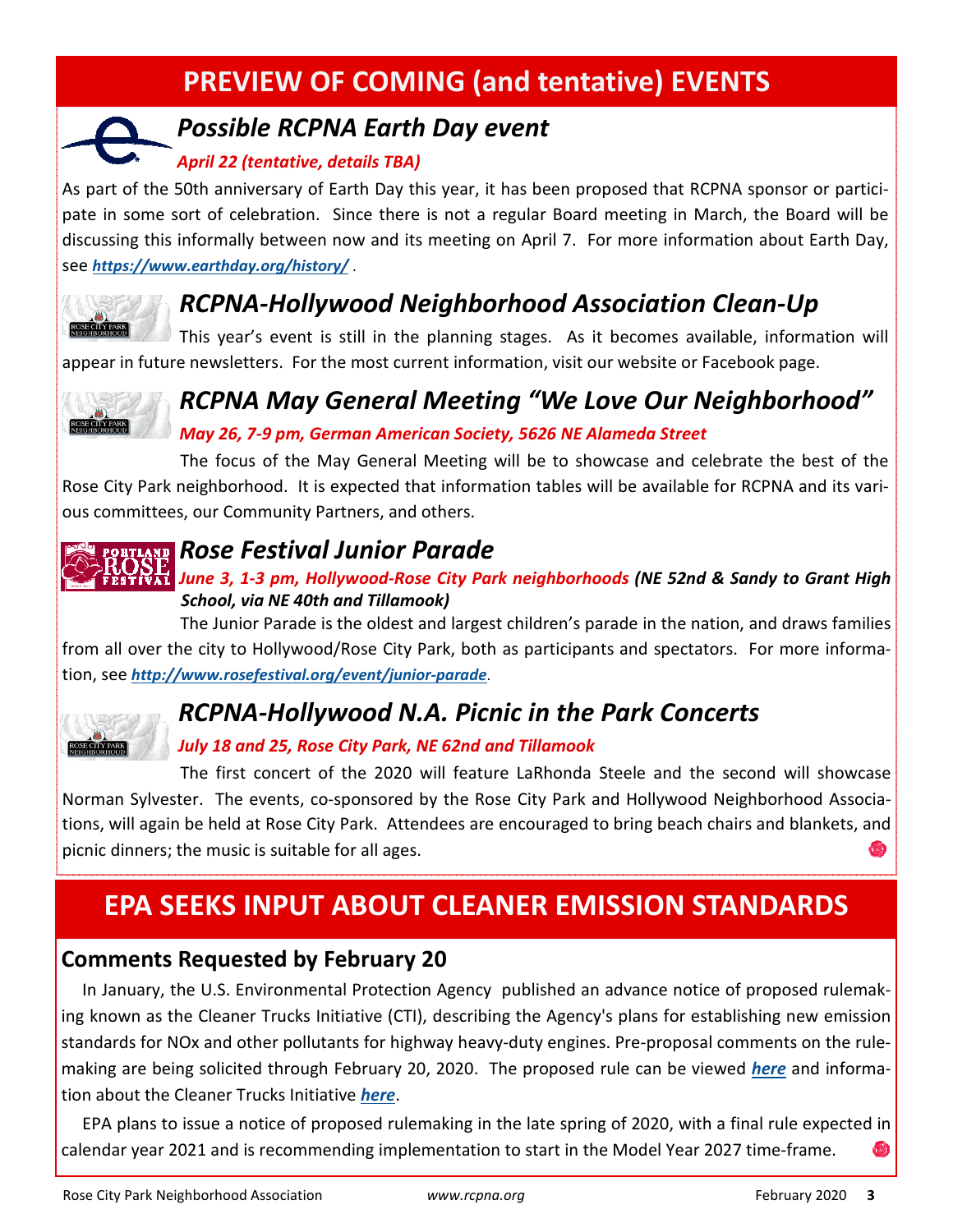### **GUEST OP-ED**

### **Our Laws and Our Lungs**

#### By TYLER HALL

*Smoke in our air from Portland restaurants has become our problem, and we deserve better!*

You may be familiar with it. Random billowing clouds of smoke from an unidentifiable source below the rooflines. Or in plain sight!

Most of the time we shrug our shoulders and continue sorting out our daily lives. Sometimes the smoke is closer than normal, and you wonder where it's coming from. If nearby—you stop to smell and really try to track it. Is it the nursery on Fremont? Maybe it's the Hollywood Library or maybe it's someone's house going up!?

When it's not an emergency in this city, a more likely culprit is a restaurant exhaust vent. There is a reason for it, and sadly, it is due to a loophole. A complicated regulatory environment without a rudder has gotten us to where we are today.

About indoor smoke inhalation—according to the US National Institutes of Health, indoor burning of cooking fuels such as wood are a significant risk factor for COPD (chronic obstructive pulmonary disease). (https:// www.ncbi.nlm.nih.gov/pmc/articles/PMC3266023/)

Restaurant kitchens are like most kitchens, in that there are choices in the fuel source for cooking food, typically wood, charcoal, natural gas or electricity. In addition, food sometimes burns. So, along with the choice of cooking fuel, the method of preparation can also be a factor in restaurant emissions, which is unregulated once it leaves the restaurant. This is because Multnomah County regulates restaurants—but only the interior, and the Oregon Department of Environmental Quality regulates industrial emissions—but not restaurants. This creates a clear gap in regulation of external restaurant emissions.

Unfortunately, this leaves restaurants, customers, and local community members caught in the middle and left to sort it out for themselves. When that happens, what suffers most is the community, regardless of who "wins"

In a recent example where this scenario played out, Mama Bird (in Northwest Portland) was temporarily shut down due to unhealthy amounts of smoke billowing out into nearby residences. This was resolved by the installation of an industrial scrubber, which cleans harmful smoke particles from the air before it is vented out. In our neighborhood, however, Du's Grill, which is located within blocks of two different school, has been emitting unscrubbed smoke for years.

The solve? There are a few that come to mind.

Industrial scrubbers remove particulate matter from smoke. A scrubber can cost \$60,000 for the machine alone and more than \$100,000 once installation and labor costs are tallied. They are expensive but should be part of the cost of doing business, if polluting the air with grilled meat in our communities is one's business.

Community engagement. Make it known to the managers and owners of businesses that do not do our air any kindnesses that it is not well received, and urge our business community to remain our allies in keeping Portland's air less polluted!

And, hopefully, the most lasting kind of solve, regulatory support from our politicians. Without their help to cleanup this regulatory gap, we won't be able to put in place clear and permanent safeguards to protect our air. We need the partnership of our local politicians to add this topic back onto the agendas of our city councils, and county and state government.

Air quality is an important thread of vitality that we all rely on to lead lives of health and happiness. When it comes to Portland's restaurants and the emissions that they create, let's make sure the food that we eat isn't also making us sick!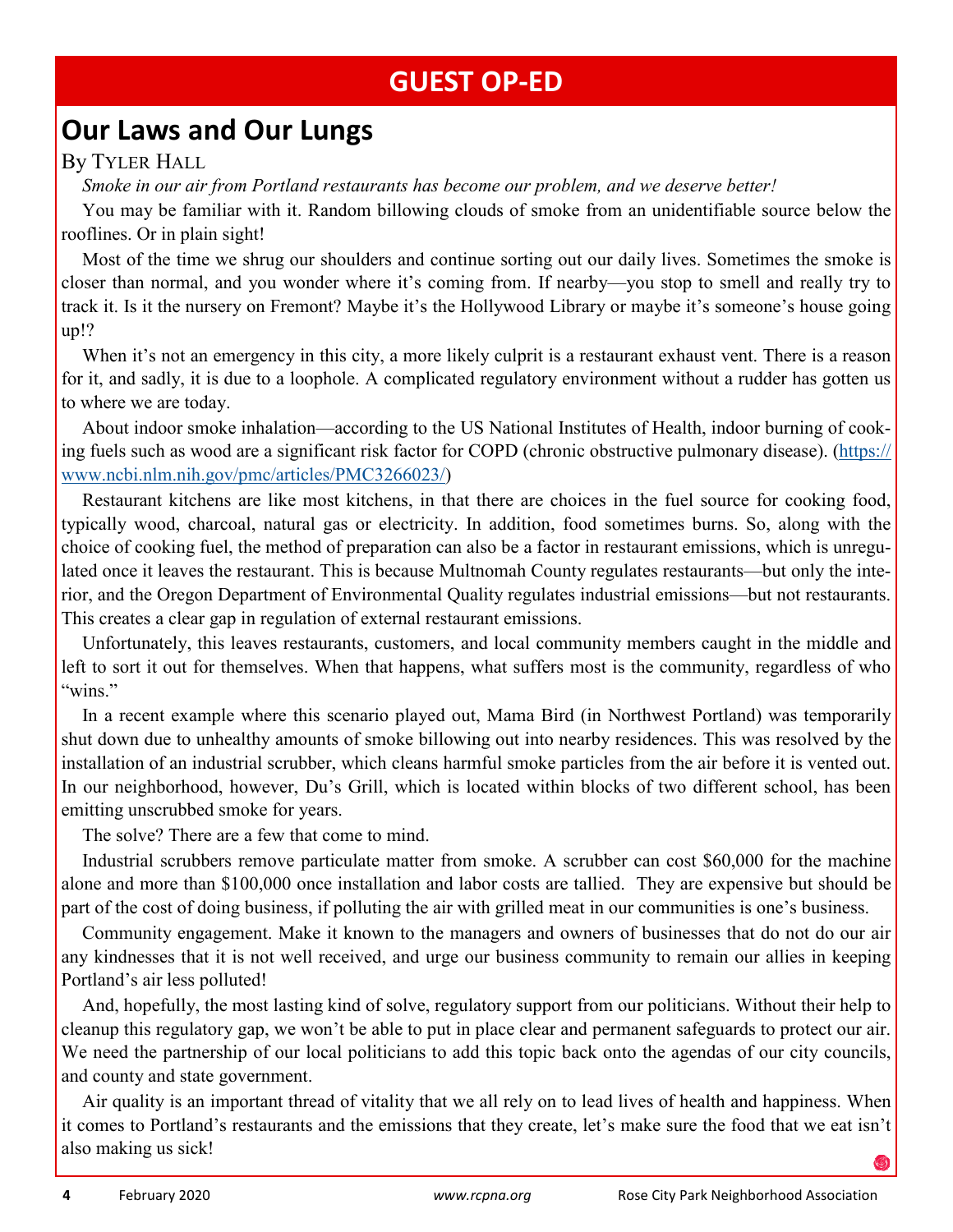### **LAND USE AND TRANSPORTATION COMMITTEE**

#### By KELLY DAVIS

*The LU&T Committee meets regularly on the third Thursday of every month from 7-9 pm at Head Start at Owen Blank School, 909 NE 52nd Avenue. The next meetings are scheduled for February 20 and March 19. Agendas are posted on Nextdoor, on the RCPNA Facebook page (https://www.facebook.com/rcpna) and at www.RCPNA.org. Interested? Please attend!* 

#### **TRACKING NEIGHBORHOOD LU&T PROJECTS**

#### **1435 NE 62nd**

A three-story mixed use building with three units is proposed, reportedly to be 7,500 sq.ft. Information on parking and other details of the project are not yet known. (No new information.)

#### **5024 NE Fremont**

Building permit was applied for in December.

**60th Avenue MAX Station Area Improvements** - NE Halsey St (47th-60th); NE 60th Ave (Halsey-Glisan) Project has completed its 60% design drawings. Despite neighborhood association objections, the bike route continues to be shown on "Snake Hill" (61st Ave.).

#### **Our Lady of LaVang Parish** - NE Alameda between 54th and 57th

The church has announced its purchase of a larger facility and it expects to have completed is relocation by sometime this summer. RCPNA will stay in touch with the Archdiocese to understand the future plans for the current property. (No new information.)

**Sandy 51 Apartments** - 51st Ave. and Sandy Blvd.

Construction is underway, with completion estimated in November or December 2020. (No new information.)

#### **Thompson 6 – Townhouses** - 4932 NE Thompson

Project has received building permit but is on hold pending financing approval. Groundbreaking is expected to occur in the spring.

#### **Umpqua Bank Apartments** - 47th Ave. and Sandy Blvd.

Construction is underway for a six-story, mixed-use building with 112 living units above ground-floor retail tenant space, bike/vehicle parking, mechanical and trash rooms; completion date has not been announced.

### **ABOUT RCPNA**

#### **Our Mission -**

The Rose City Park Neighborhood Association works to maintain and improve the livability of the neighborhood.

#### **- Association Membership -**

All persons of voting age who reside, own property or operate a business, or others who cause for interest in the area map at right, shall be eligible for membership in the Rose City Park Neighborhood Association (RCPNA). There are no dues or requirements imposed that would in any way prevent a person from becoming or remaining a member.



CNN is the coalition office for the Rose City Park Neighborhood Association and provides support

and funding for this newsletter. For information about the wider Northeast Portland areas, check out *www.cnncoalition.org*.

#### **Officers:**

Tamara DeRidder, *Chair*  Ed Gorman, *Vice Chair*  Jennifer Santhouse, *Secretary*  Richard Crockett, *Treasurer* 

**Website:** *www.rcpna.org*

#### **RCP** *Review* **Staff:**

Lynn Della, *Editor editor@rcpna.org* Jennifer Santhouse, *Advertising Coordinator advertising@rcpna.org* Helene & Roger Farnam *Delivery Coordinators delivery@rcpna.org*

~~~~~~~~~~~~~~~~~~~~~~~~~~~~~~~~~~~~~~~~~~~~~~~~~~~~~ Previous issues of the Rose City Park *Review* are available online at *http://www.rcpna.org/past-issues.*

There is also a collection of RCPNA-related public documents online at *http://www.rcpna.org/documents.*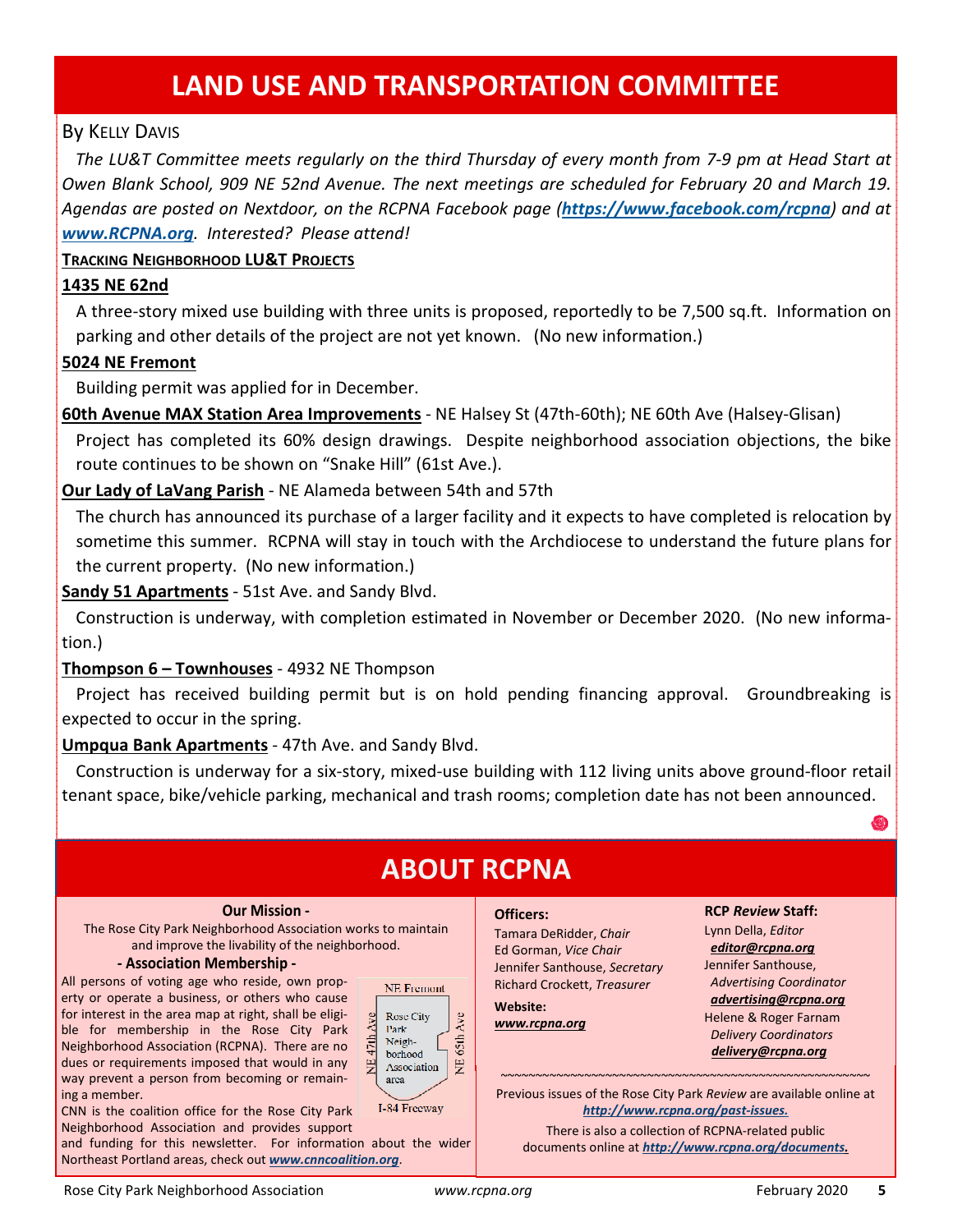# **CITY ISSUES**

# **Residential Infill Project (R.I.P.)—Update**

The City is reassessing the rules that govern the types of housing permitted in our neighborhoods. The changes proposed by this project would allow more housing units to be built in residential neighborhoods, provided they follow new limits on size and scale.

Changes would modify the single-dwelling zoning rules to better meet the changing housing needs of current and future residents. The project addresses increasing the range of available housing options while limiting the size of buildings and improving building design.

In January, in preparation for submitting written testimony, the RCPNA Board conducted a survey and submitted a detailed *report* to the City Council conveying the results. The Council received more than 500 pieces of written testimony on the Recommended Draft proposals and also heard live testimony from 140 citizens at two public meetings.

The Council is now reviewing the testimony to identify ways to modify the proposals. It held a work session with staff on January 29 to discuss technical amendments, which include:

- Changes to align the proposals with recently adopted projects for consistency
- Changes to align duplex allowances with state mandates in HB 2001
- Changes to respond to the SB 534 requirement to recognize certain substandard platted lots
- Creating a combined process for lot consolidations and property line adjustments.

Potential amendments may be found online at *https://beta.portland.gov/sites/default/files/2020-02/ summary\_of\_february\_12\_-amendment-package\_020620.pdf*.

The Council was to discuss additional amendment concepts on February 12 to determine which concepts could be developed into formal amendment proposals, and will hold another public hearing in March to hear testimony on the final specific amendments.

For more information, visit the project website (*www.portlandoregon.gov/bps/infill*) or contact Morgan Tracy (email *Morgan.Tracy@portlandoregon.gov* or phone (503) 823-6879).

# **Proposed Revision of City Code Section 3.96—Update**

On January 9, the City Council heard from 35 people who had signed up to testify at the November 14 hearing but were unable to do so. No additional testimony was taken and no other new information was presented.

A January 30 work session to review the November 14 Resolution was postponed. Since the record remains open, residents may still submit written testimony. Testimony should refer to City Council Item 1053 and may be emailed to *cctestimony@portlandoregon.gov* or mailed in hard copy to Portland City Council, 1221 SW 4th Ave., Portland, OR 97204.

For more information, see *https://swni.org/article/proposed-revision-civic-engagement-city-code-396*.

# **Rose (Sandy Boulevard Bus) Lane Project**

The City Council was expected to receive a presentation about the Rose Lane Project and consider recommendations for implementing the Rose Lane vision, at its February 13 meeting, which members of the public were encouraged to attend and at which testimony was to be accepted. The Rose Lane Project report was published in early February. For more information about the Project, see its *website* or contact April Bertelsen, Transit Coordinator, at *April.bertelsen@portlandoregon.gov* or (503) 823-6177. To request translation, interpretation, modifications, accommodations, or other auxiliary aids or services, contact (503) 823-6177, Relay: 711.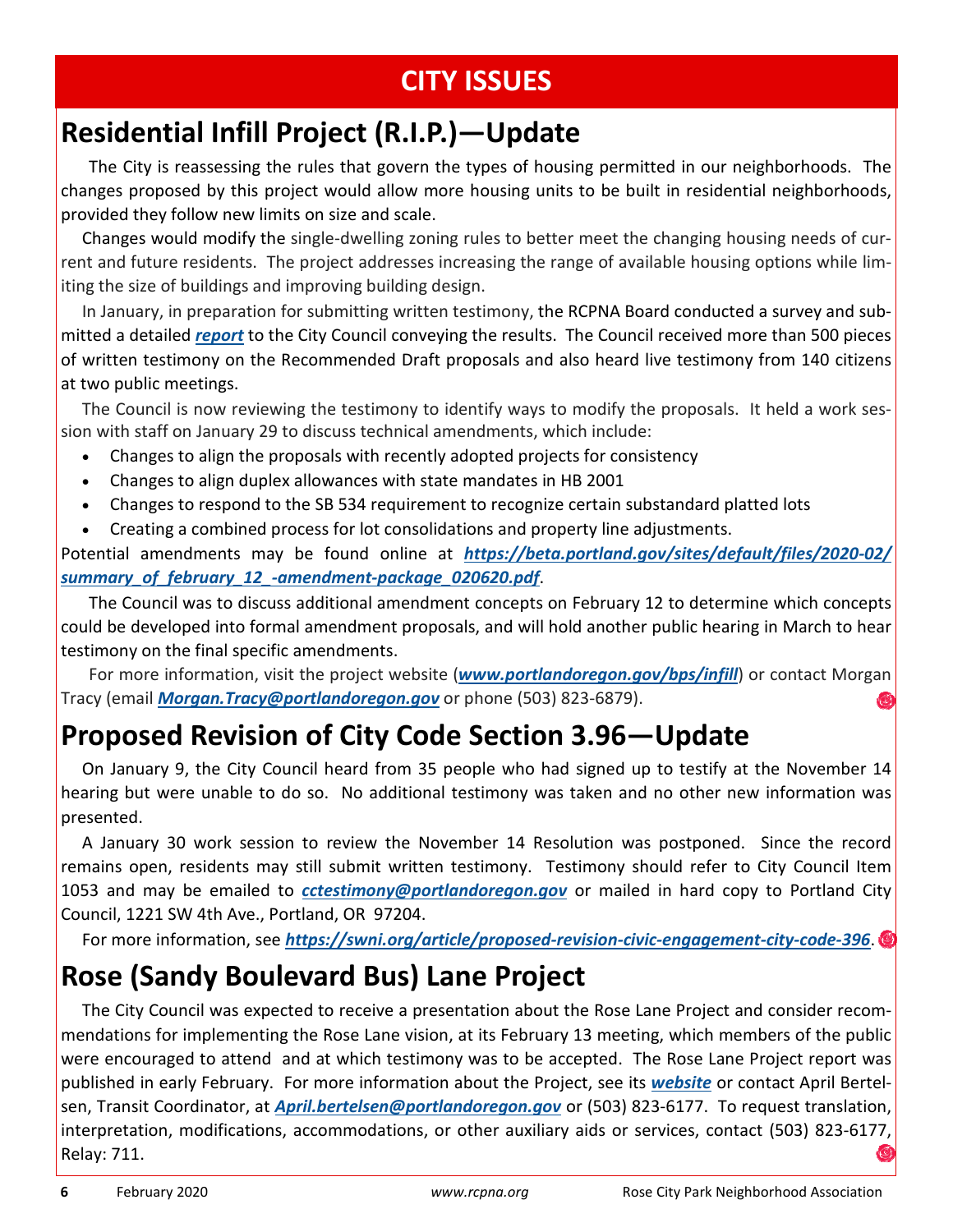#### **OUR COMMUNITY PARTNERS**



*BRONZE*





RCPNA Community Partners are organizations and businesses wanting to make a positive impact in their neighborhood through ongoing support. Their contributions help fund RCPNA events such as the summer concerts, and make this publication possible, as well as providing space for our annual clean-up event and places to hold our meetings. Partnerships are available at Bronze, Silver and Gold levels, which

provide the donors with increasing benefits commensurate with their level of contribution.

For more information, visit the *Community Partners* section of our website or email *communitypartners@rcpna.org*.

# **GUEST ARTICLE**

# **Friends of Trees January Event and Update**

By DAVID WHEELER

On Saturday, January 18, our neighborhood was busy planting trees. The Tree Planting is an annual event that Friends of Trees in Portland makes possible. This year Michelle Yasutake (Neighborhood Tree Specialist) from Friends of Trees was the organizer for our neighborhood. Tim Batog, the neighborhood coordinator from Sumner, and myself from Rose City Park were also able to help. Due to the number of trees to be planted, the RCP, Sumner and Madison South neighborhoods were combined.

There were 129 volunteers of all ages. A total of 119 trees were planted in the three neighborhoods, of which 68 were in RCP. Several local businesses generously donated food, including Starbuck's on Sandy, Sizzle Pie, Annie's Donuts and Safeway. Many neighbors also dropped off wonderful homemade foods for the volunteers. Everyone involved would like to thank all those from Friends of Trees for making this possible.

On a more personal note, there has been a change in the Rose City Park Neighborhood Coordinator for Friends of Trees. As some of you may know, David Gates, who has been the Neighborhood Coordinator for the past many years, has recently decided to step down from his position. He has done an amazing job keeping the neighborhood informed and donating hours of his time to raising awareness of the benefit of trees. David deserves a great deal of appreciation and I hope, if you see him in the neighborhood, you will acknowledge his efforts

As a neighbor and friend of David's, I have agreed to act as Neighborhood Coordinator for RCP. It should be a relatively easy change, as my name is also David—last name Wheeler. I have a long history of working with trees and look forward to helping in any way possible

The best way to contact me is by email to *dwheelerpdx@gmail.com*.